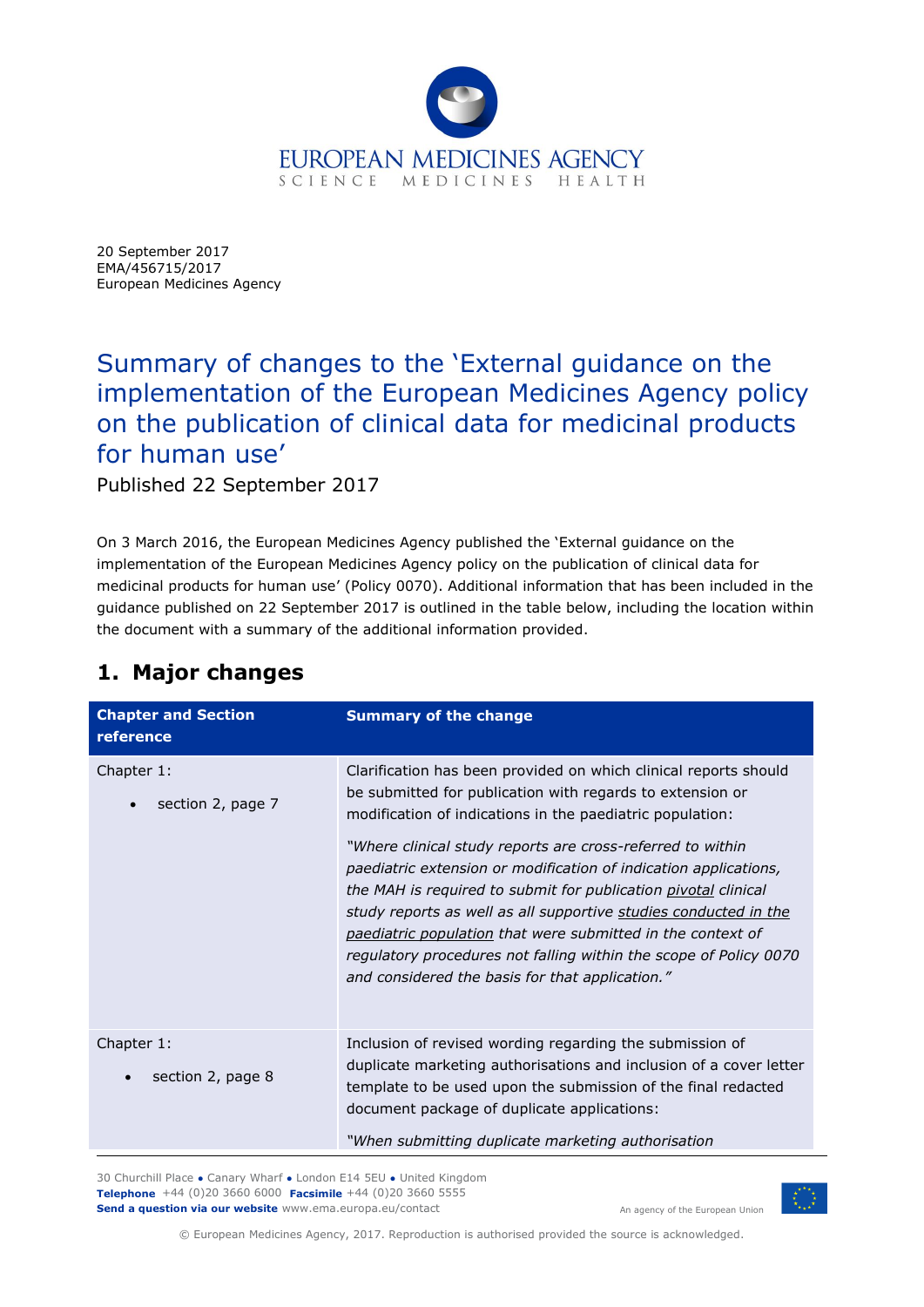| <b>Chapter and Section</b><br>reference | <b>Summary of the change</b>                                                                                                                                                                                                                                                                                                                                                                                                                                                                                                                                                                                                                                                                         |
|-----------------------------------------|------------------------------------------------------------------------------------------------------------------------------------------------------------------------------------------------------------------------------------------------------------------------------------------------------------------------------------------------------------------------------------------------------------------------------------------------------------------------------------------------------------------------------------------------------------------------------------------------------------------------------------------------------------------------------------------------------|
| Chapter 5:<br>annex 1.16, page 102      | applications, the Agency understands that the clinical reports<br>included in such submissions are identical to the ones submitted<br>in the application of the original medicinal product.                                                                                                                                                                                                                                                                                                                                                                                                                                                                                                          |
|                                         | However, duplicate submissions might contain differences in<br>certain data, such as different salt, excipient or manufacturing<br>sites <sup>1</sup> . In case these changes affect the content of the clinical<br>reports submitted for publication, the applicant/MAH is required<br>to flag such differences at the beginning of the procedure which<br>will then be assessed by the Agency on a case-by-case basis.                                                                                                                                                                                                                                                                             |
|                                         | Where the clinical reports submitted for the original and<br>duplicate medicinal products are identical, the Agency will only<br>initiate one consultation process based on one redaction<br>proposal document package, submitted for the original product.<br>At the end of this consultation the Agency will send out the<br>conclusion which will be equally valid for the duplicate medicinal<br>product. A statement should be included in the cover letter of<br>the duplicate final redacted document package confirming that<br>the final redacted document package submitted for the duplicate<br>is identical to the final redacted document package of the<br>original medicinal product. |
|                                         | Therefore, for identical duplicate medicinal products the Agency<br>accepts that the redaction proposal package is only submitted<br>for the original product, but still requires the submission of two<br>stand-alone final redacted document packages, one for the<br>original and the other for the duplicate medicinal product, as<br>separate publications are needed."                                                                                                                                                                                                                                                                                                                         |
| Chapter 2:<br>section 2.2, page 14      | Inclusion of an additional bullet point to provide guidance on the<br>consideration of information presented in a language other than<br>English:                                                                                                                                                                                                                                                                                                                                                                                                                                                                                                                                                    |
|                                         | "Documents that are presented in a language other<br>than English will not be published in the context of Policy<br>0070.                                                                                                                                                                                                                                                                                                                                                                                                                                                                                                                                                                            |
|                                         | If a section within a document considered in scope of Policy<br>0070 is presented in a language other than English, it is<br>acceptable to have it removed from the clinical reports prepared<br>for publication. In this case, the MAH should follow the below<br>labelling requirements as per section 3.3.1.8. Technical<br>requirements for the preparation of the Redaction Proposal<br>version of the clinical reports:                                                                                                                                                                                                                                                                        |
|                                         | "Page(s) removed - non-English text removed"                                                                                                                                                                                                                                                                                                                                                                                                                                                                                                                                                                                                                                                         |

 $1$  https://ec.europa.eu/health/sites/health/files/files/latest\_news/2011\_09\_duplicates\_note\_upd\_01.pdf

ł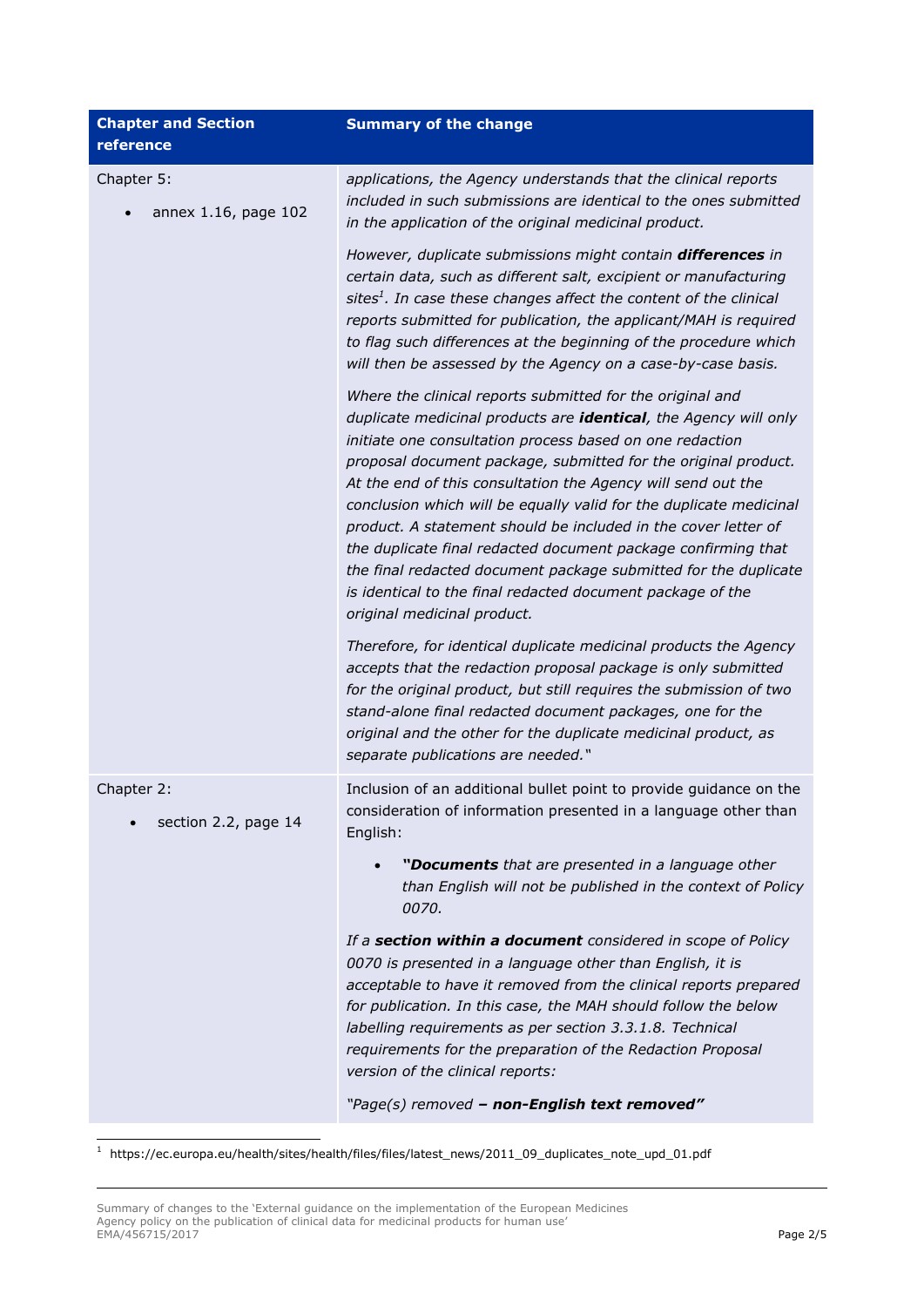| <b>Chapter and Section</b><br>reference                                | <b>Summary of the change</b>                                                                                                                                                                                                                                                                                                                                                                    |
|------------------------------------------------------------------------|-------------------------------------------------------------------------------------------------------------------------------------------------------------------------------------------------------------------------------------------------------------------------------------------------------------------------------------------------------------------------------------------------|
|                                                                        |                                                                                                                                                                                                                                                                                                                                                                                                 |
| Chapter 2:<br>section 2.2, page 14<br>and section 3.3.1.8.,<br>page 25 | Clarification added on the definition of listings out of scope of<br>Phase 1 of Policy 0070:                                                                                                                                                                                                                                                                                                    |
|                                                                        | "Nevertheless, individual patient data listings (other than<br>abnormal laboratory value listings) presented in other sections<br>of the body of the clinical study report (e.g. concerning PK and<br>immunogenicity results, laboratory values, case narratives or<br>protocol deviations) cannot be considered out of scope and<br>should not be removed. They should instead be anonymised." |
|                                                                        | "For documents containing information throughout all sections<br>(e.g. CSR body, appendices) which is agreed to be removed as<br>out of scope of phase 1 of Policy 0070 (see section 2.2)"                                                                                                                                                                                                      |
| Chapter 2:<br>section 3.3.1.8., page<br>25                             | Clarification on the instructions on how to process information<br>considered to be out of scope of phase 1 of Policy 0070:                                                                                                                                                                                                                                                                     |
|                                                                        | "the removed pages should be replaced by an overlay text in<br>black on a single blank page which must clearly indicate that<br>pages have been removed and the nature of the information<br>that has been removed, as follows:                                                                                                                                                                 |
|                                                                        | 1. Title of section removed;                                                                                                                                                                                                                                                                                                                                                                    |
|                                                                        | 2. Statement to reflect the above ("Page(s) removed- Out of<br>Scope of phase 1 of Policy 0070 - <type heading<br="" information="" of="">removed&gt;").</type>                                                                                                                                                                                                                                 |
|                                                                        | The page numbers of the removed information are not required<br>to be included in the overlay text when the overall pagination<br>remains intact in the document (i.e. the pages preceding and<br>following the removed pages should retain their original page<br>numbers) and it would be therefore obvious which pages were<br>removed.                                                      |
|                                                                        | For example in case there are individual patient abnormal<br>laboratory value listings removed as out of scope of Policy 0070,<br>it should read:                                                                                                                                                                                                                                               |
|                                                                        | "Page(s) removed- Out of Scope of phase 1 of Policy 0070 -<br><b>Individual Patient Abnormal Laboratory Value Listings"</b>                                                                                                                                                                                                                                                                     |
| Chapter 2:<br>section 3.3.1.11., page<br>28                            | Addition of guidance on the use of node extensions in the eCTD<br>sequence:                                                                                                                                                                                                                                                                                                                     |
|                                                                        | "The EMA understands that in some cases the number of<br>submitted documents in Module 5 can make it difficult to<br>differentiate between the redaction proposal and final redacted<br>document files as labelling them differently is not a requirement<br>as per the naming convention. Therefore, to distinguish between                                                                    |

Summary of changes to the 'External guidance on the implementation of the European Medicines Agency policy on the publication of clinical data for medicinal products for human use' EMA/456715/2017 Page 3/5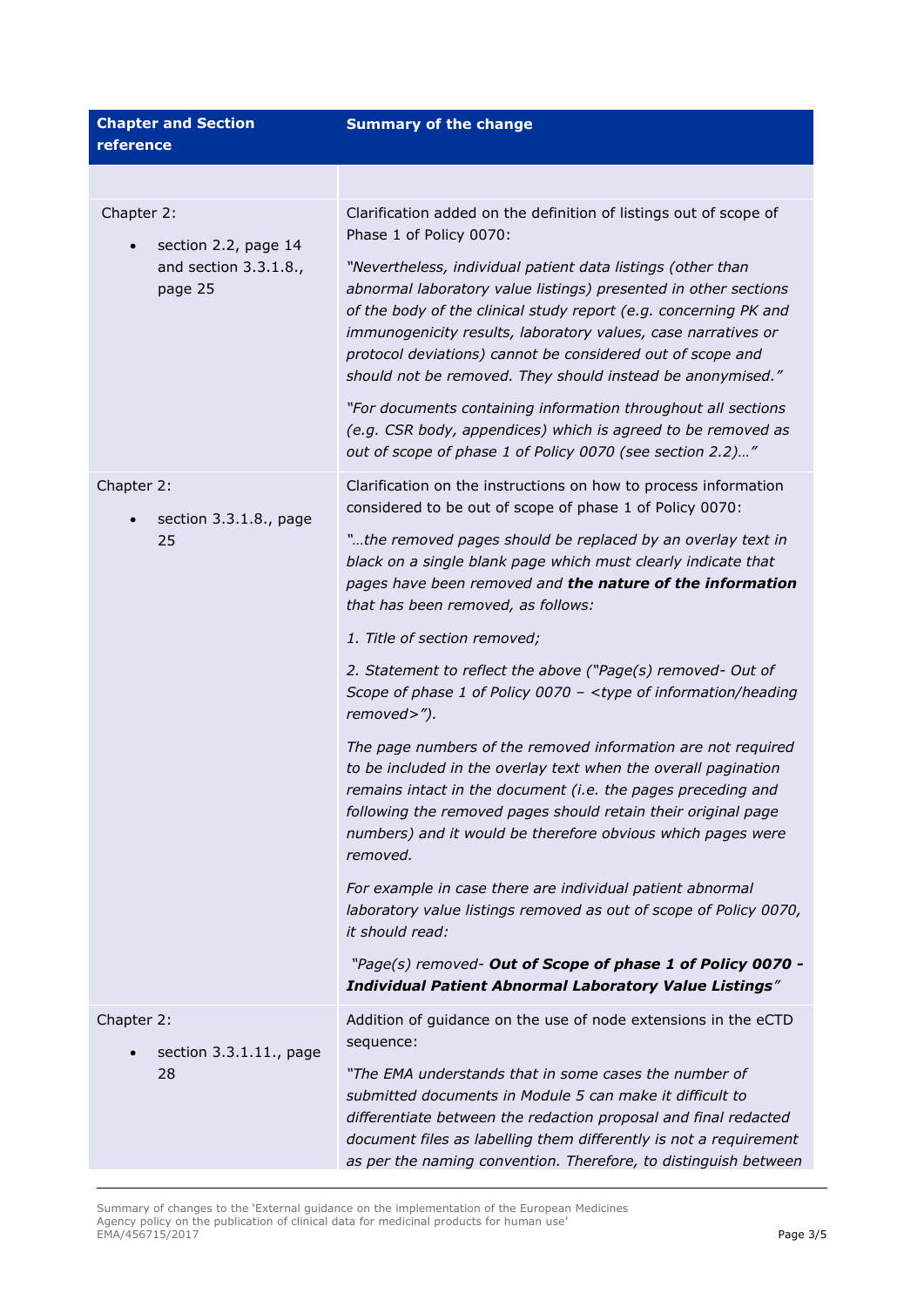| <b>Chapter and Section</b><br>reference                      | <b>Summary of the change</b>                                                                                                                                                                                                                                                                                                                                                                                                                                                                                                                                                                                                                                                                                                                                                                                                                                                                   |
|--------------------------------------------------------------|------------------------------------------------------------------------------------------------------------------------------------------------------------------------------------------------------------------------------------------------------------------------------------------------------------------------------------------------------------------------------------------------------------------------------------------------------------------------------------------------------------------------------------------------------------------------------------------------------------------------------------------------------------------------------------------------------------------------------------------------------------------------------------------------------------------------------------------------------------------------------------------------|
|                                                              | the redaction proposal and final redacted files, and for a clearer<br>structure of the submitted documents, the EMA recommends the<br>use of two additional node extensions, as per the eCTD<br>guidance <sup>2</sup> , for submissions, for example:"                                                                                                                                                                                                                                                                                                                                                                                                                                                                                                                                                                                                                                         |
|                                                              | Original<br>G Study 45678<br><b>MAA</b><br>Clinical Study Report (0000)<br>力量 & Protocol (0000)<br><b>DE of Sample Case Report Form</b> (0000)<br>Redaction<br>Statical Analytical Plan - SAP (0000)<br>Proposals<br>Study 45678 redaction proposals<br><b>TIP &amp; CSR</b> body<br>De & Wonder Drug H/C/xxxxxx/xx/xxxx m5353-45678 Sapp1611 potocol (0001)<br>Tile & Wonder Drug H/C/xxxxxx/xx/xxxx m5353-45678 Sapp1612 crf (0001)<br>Wonder Drug H/C/xxxxxx/xx/xxxx m5353-45678 Sapp1619 sap (0001)<br>Final<br>Study 45678 - Final Redactions<br><b>Redactions</b><br><b>The &amp;</b> Wonder Drug H/C/xxxxxx/xx/xxxx m5353-45678 S CSR body (0002)<br><b>Tile &amp;</b> Wonder Drug H/C/xxxxxx/xx/xxxx m5353-45678 Sapp1611 protocol (0002)<br>图 @ Wonder Drug H/C/xxxxxx/xx/xxxx m5353-45678 Sapp1612 crf (0002)<br>图 & Wonder Drug H/C/xxxxxx/xx/xxxx m5353-45678 S app1619 sap (0002) |
| Chapter 5:<br>annex 1.4 and 1.5,<br>$\overline{\phantom{a}}$ | Inclusion of two template paragraphs and their use instructions<br>within the Cover Letter regarding the identification of out of<br>scope information and addition of a template to be used for                                                                                                                                                                                                                                                                                                                                                                                                                                                                                                                                                                                                                                                                                               |

listing out of scope sections (Annex 1.15).

|  |  | 2. Minor changes |
|--|--|------------------|
|--|--|------------------|

ł

pages 72 and 74 respectively and annex

1.15, page 101

| <b>Chapter and Section</b><br>reference               | <b>Summary of the change</b>                                                                                                                                                                                 |
|-------------------------------------------------------|--------------------------------------------------------------------------------------------------------------------------------------------------------------------------------------------------------------|
| Chapter 2:                                            | Clarification added on the use of hyperlinks and bookmarks.                                                                                                                                                  |
| section 3.3.1.5., page 18                             |                                                                                                                                                                                                              |
| Chapter 2:                                            | Addition of guidance on the resubmission of a redaction proposal                                                                                                                                             |
| section 3.3.1.11., page 27                            | document package in the case of content invalidation.                                                                                                                                                        |
| Chapter 2:                                            | Deletion of paragraph referring to the submission of multiple                                                                                                                                                |
| section 3.3.1.11., page 27 of<br>guidance version 1.2 | applications. All relevant information regarding the submission of<br>multiple applications is added in chapter 1, section 2.                                                                                |
| Chapter 2:                                            | Amendment of first paragraph of corresponding section to reflect<br>current process.                                                                                                                         |
| section 3.3.2.1.2., page 29                           |                                                                                                                                                                                                              |
| Chapter 2:                                            | Clarification on the selection of relevant fields as per the Cover                                                                                                                                           |
| section $3.3.3.5.$ , page<br>33                       | Letter table template $-$ field 7.3 should be selected as "clinical<br>d/f publication Final Ver-Complete" or "clinical d/f publication Final<br>Ver-Partial" as applicable for complete or partial packages |

 $^2$  http://esubmission.ema.europa.eu/eumodule1/docs/EU%20M1%20eCTD%20Spec%20v3.0.1.pdf

Summary of changes to the 'External guidance on the implementation of the European Medicines Agency policy on the publication of clinical data for medicinal products for human use' EMA/456715/2017 Page 4/5